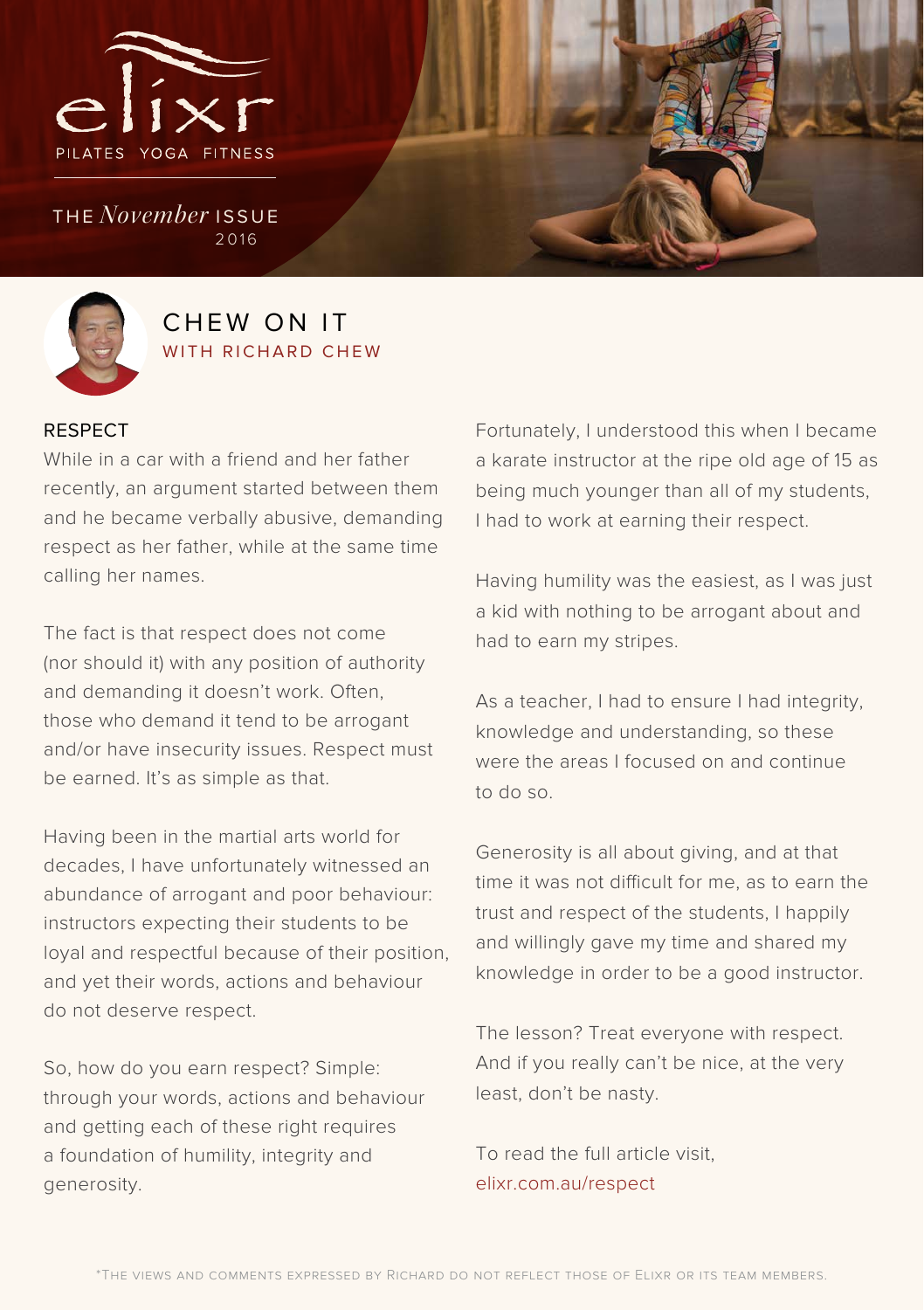## INTRODUCTION

Our members are not the only ones getting ready to meet summer with confidence - our clubs are also shaping up ahead of the sunny season, and you can find out all about it below. You're also invited to register for our seminar on addiction, discover the best ways to treat neck pain, and take a fascinating peek into the behind-the-scenes world of The Australian Ballet with soloist, Andrew Wright. Happy reading!

## INTRODUCTORY COURSES

FREE FOR MEMBERS AND TWO GUESTS

**Pilates:** Nov 5<sup>th</sup> & 19<sup>th</sup> (2pm - 4pm) **Yoga:** Nov 12<sup>th</sup> (2pm - 4pm) **RFK:** Nov 5<sup>th</sup> (2.30pm - 4pm) **Meditation:** Nov 27<sup>th</sup> (12pm - 1:30pm)

TO BOOK YOUR SPOT VISIT ELIXR.COM.AU/COURSES



## A REFRESHING NEW LOOK

Exciting news: we're giving our clubs a brand new look! You'll notice several changes over the next few weeks, but rest assured that one thing that won't change is the tranquil space we've created where you can energise your body and calm your mind. And while we appreciate that renovations can be frustrating (thank you for your patience during this time!), we're certain that once you've seen the end result, you'll agree that it's all been worth it.

### FROM OUR RECEPTION DESK

To ensure that we all enjoy the very best Elixr has to offer, please take note of the following friendly reminders from our reception team:

**Be mindful** of the 5-minute cut off for all classes and make it a priority to arrive on time

**Wear shoes** on the gym floor and in the cardio room at all times

**Use a sweat towel** during training

**Wipe down** the equipment including reformers before and after use

**Shower** in the pool area before getting into the pool

**Dry** yourself off before leaving the pool area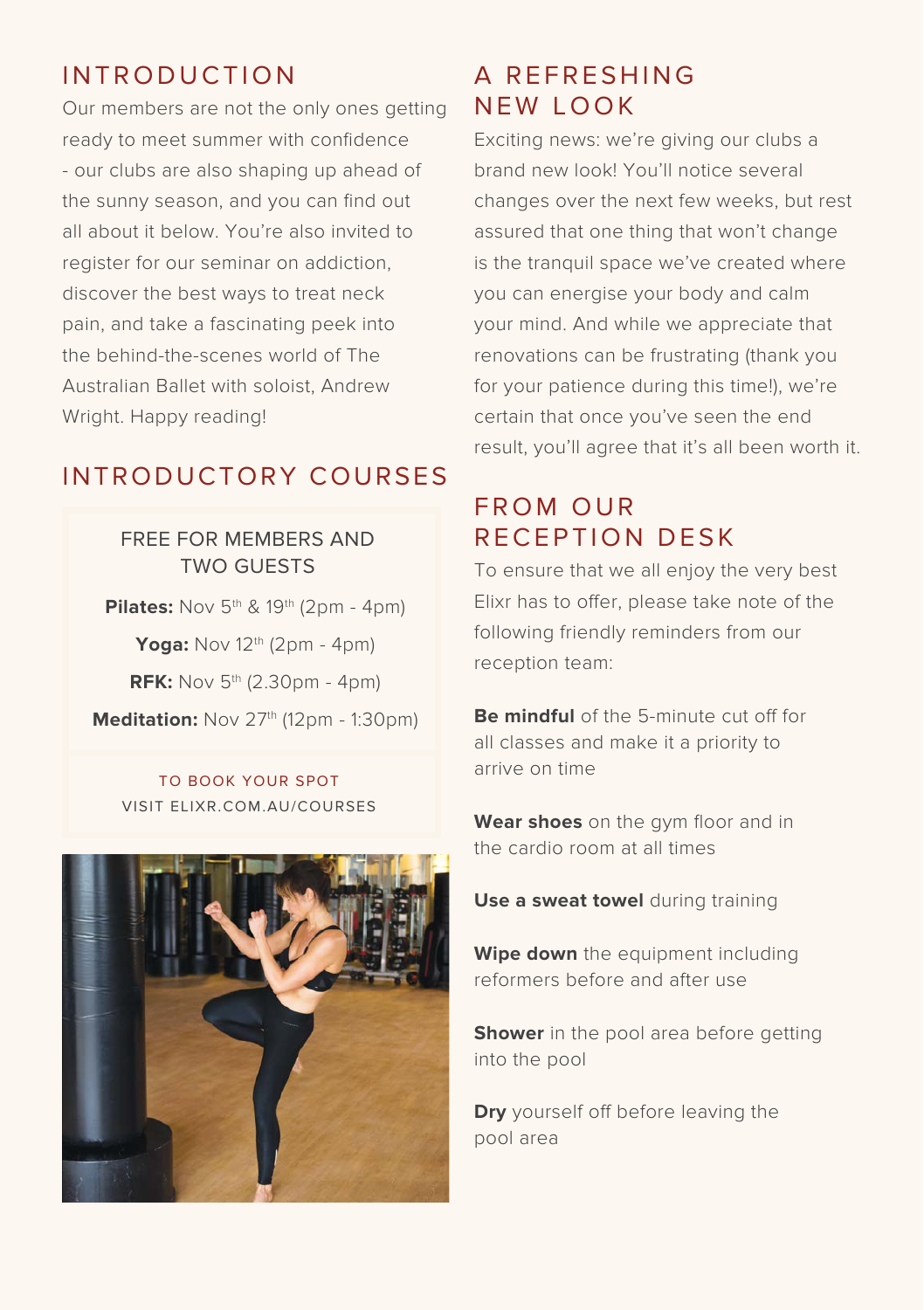

# DANCER PROFILE ANDREW WRIGHT, THE AUSTRALIAN BALLET

The Australian Ballet is currently in rehearsals for *Njinsky*, a ballet depicting the soaring rise and tragic fall of ballet legend, Vaslav Nijinsky. We caught up with soloist, Andrew Wright, who brings his celebrated artistry to the role Pretushka, and spoke to him about life as a member of the company, the importance of maintaining peak physical fitness, and the future.

I'll engage in Pilates exercises geared towards my body's needs, and possibly a physio appointment. I like to have my hair and makeup done before warmup barre, so that I can spend the time before the performance focusing on the choreography and getting into character.

### **How important is having a strong core for a ballet dancer?**

**What does an average day look like for dancers of The Australian Ballet?** 

When we're performing, our daily ballet class starts at 11am and leads into rehearsals until 3pm. These rehearsals are typically for a ballet other than one we're



Photography Kate Longley

This is absolutely essential. So much of our movement stems from our core, and its strength is central to spinal health and correct posture – particularly crucial to us guys when we are partnering the ladies, especially with any of the big overhead lifts.

performing. After this, there's a break until warm-up barre at 6.30pm when we prepare physically for the show. The break gives us time for supplementary Pilates or gym work as well as physio and myotherapy, if required.

### **How do you prepare in the hours leading up to a performance?**

I like to have a decent-sized healthy lunch and will 'top up' with a banana and muesli bar just before the performance. I typically won't eat dinner until after a show.

#### **How long have you trained at Elixr?**

Since the beginning of the partnership with The Australian Ballet in 2008. The reformers at Elixr are a fantastic resource for us.

For the full interview visit, elixr.com.au/andrewwright

#### **Elixr members can enjoy 10% off**

Tickets to *Nijinsky* at the Sydney Opera House from 11 - 28 November 2016. To book visit: australianballet.com.au/nijinsky and apply code ELIXR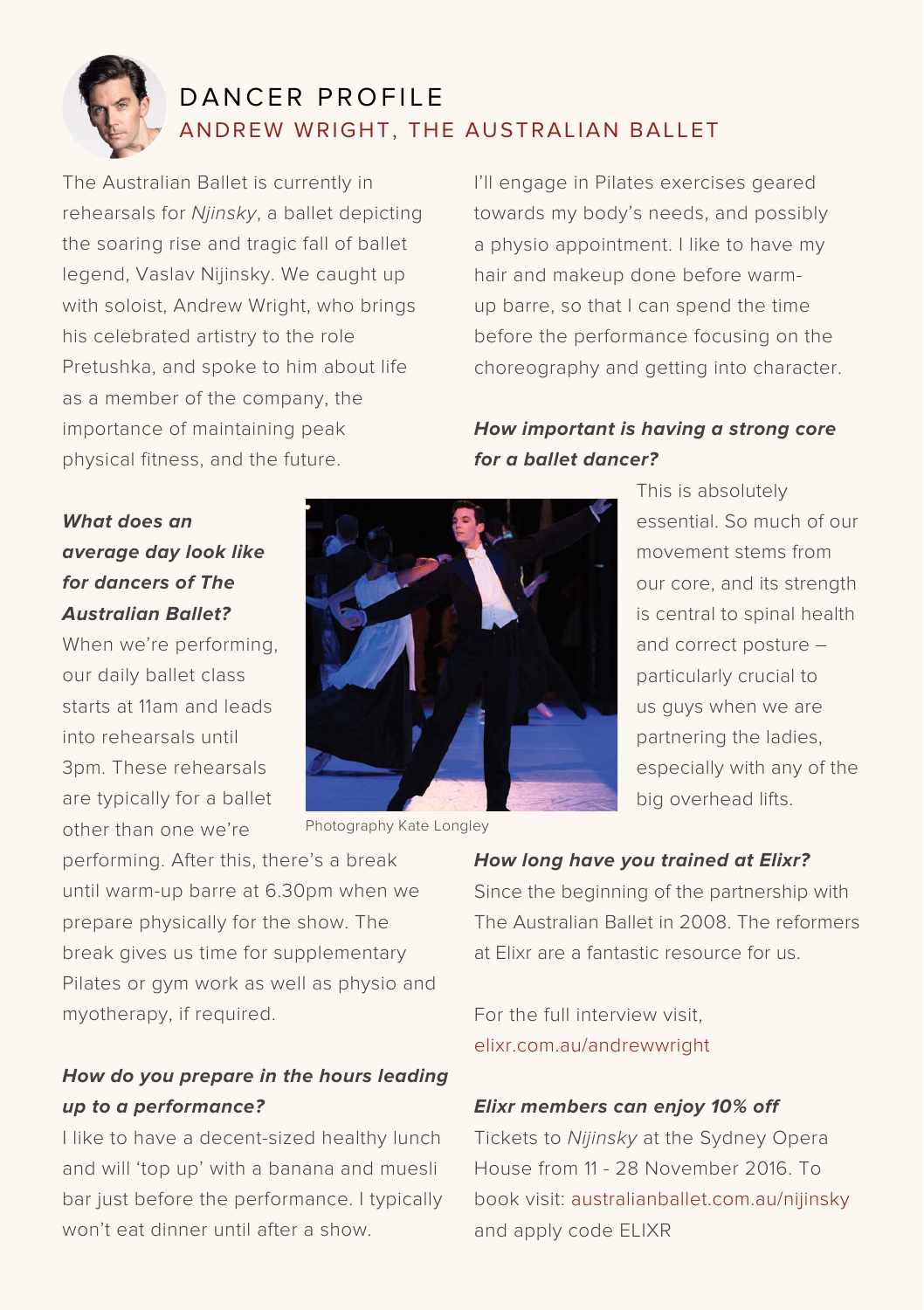

## SPRING CLEAN YOUR MIND YUKI NAKAZAWA, ELIXR YOGA TEACHER

Pranayama is the original term for the breathing exercises of yoga. Prana means inhalation and is comparable to the word

And lastly, nerve receptors in the nose and chest relay information to the brain concerning the rhythm and depth of the breath. When the brain is 'told' that the

inspiration, which in certain contexts means to breathe in. Figuratively, *Prana* means vitality. *Ayama* on the other hand means stretching or extension. Put the two parts together and the result is 'breath stretching' that is linked to feeling better.



breath is slow, smooth, deep and nasal, it interprets this data as indicating a low-stress situation.

Reducing stress, or more specifically, the levels of the hormones adrenalin and cortisol in the blood stream, is beneficial to health and wellbeing as the prolonged presence of stress hormones suppresses the immune and digestive systems as well as mental functions like logic, learning and empathy.

**Good to know**

It's vital for beginners to learn the technique under the supervision

**The benefits of Pranayama**

Pranayama not only increases lung capacity and strengthens breathing and spinal muscles, it also airs out alveoli which are rarely used to their full capacity.



In addition, the movements of the thoracic diaphragm

and intercostal muscles stimulate lymphatic circulation, which drains cell waste products and transports immune cells and certain nutrients. of a well trained teacher as mistakes can cause problems.

If you would like to learn Pranayama with Yuki, come to his Sunday 10:30am class at Bondi Junction.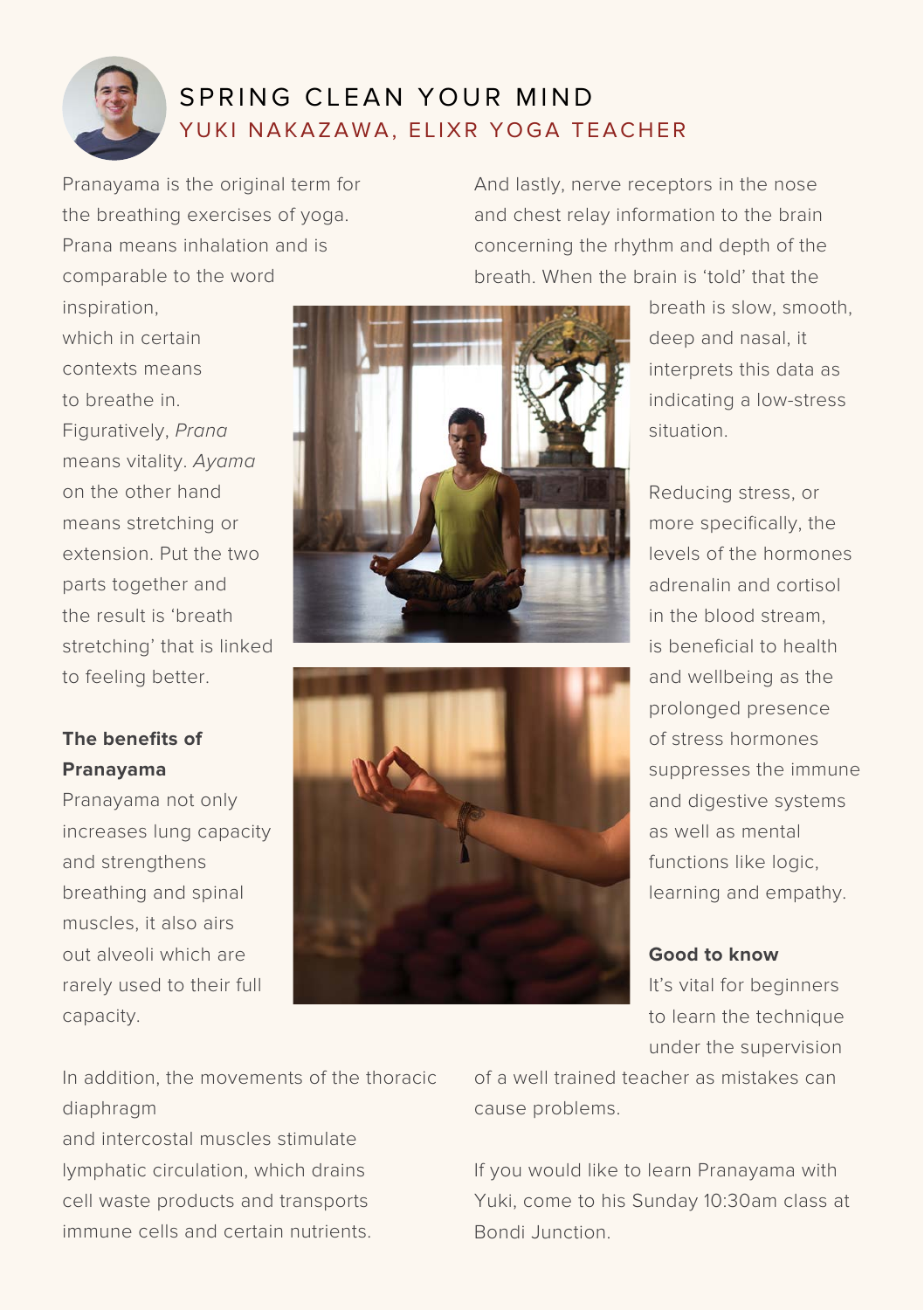

## DANCING SHIVA & YOGA SYMBOLOGY DON PEERS, ELIXR YOGA TEACHER

Ever wondered why there's a dancing Shiva (Nataraja) in our yoga studios? Shiva, the deity of yogis, dances with wild abandon, with his braids swaying across the universe. upon the demon of ignorance. His dance is the very nature of life.

Shiva's upper right hand holds a drum creating the rhythm of life, while his upper

a slight annoyance to anger, hatred and depression, and can cause a range of issues from a restless mind to stress, angst, rumination and depression.

Shiva's gentle bemused smile tells us life is not a search for happiness, but a journey of understanding – finding acceptance by discovering contentment.

left hand holds the flame of destruction of all creation. Together, they are in harmony and bring balance to the universe.

His lower right hand is in Abhaya Mudra, a gesture depicting the energy of patience, perseverance and compassion. These qualities free us from



This doesn't mean that we shouldn't be proactive (Shiva's dance of creation), but that we should understand the influence the world has on our life. The natural order of the universe is change – this is evolution. There is creation, growth and death, and these are the life circle of flames

fear, allowing us to follow our Dharma (life's purpose or path). His lower left hand points to his lifted foot to symbolise the overcoming of obstacles. He has a gentle smile showing he is serene and untouched in the midst of the "flames of life".

The statue depicts the purpose of yoga – life has creation but also an inevitable end. The acceptance of Dukkha or "unease" is the beginning of the journey. This "unease" can range from

that Shiva dances in. This does not mean that we don't feel pain, but we accept it as part of living and growing.

This is the dance of yoga and the message of the Bhagavad Gita and yoga Sutras, two ancient texts we will be reviewing in the upcoming Teacher Training program. If you want to read more about the **200 Hour Yoga Teacher Training with Don in Feb 2017**, visit elixr.com.au/schoolofyoga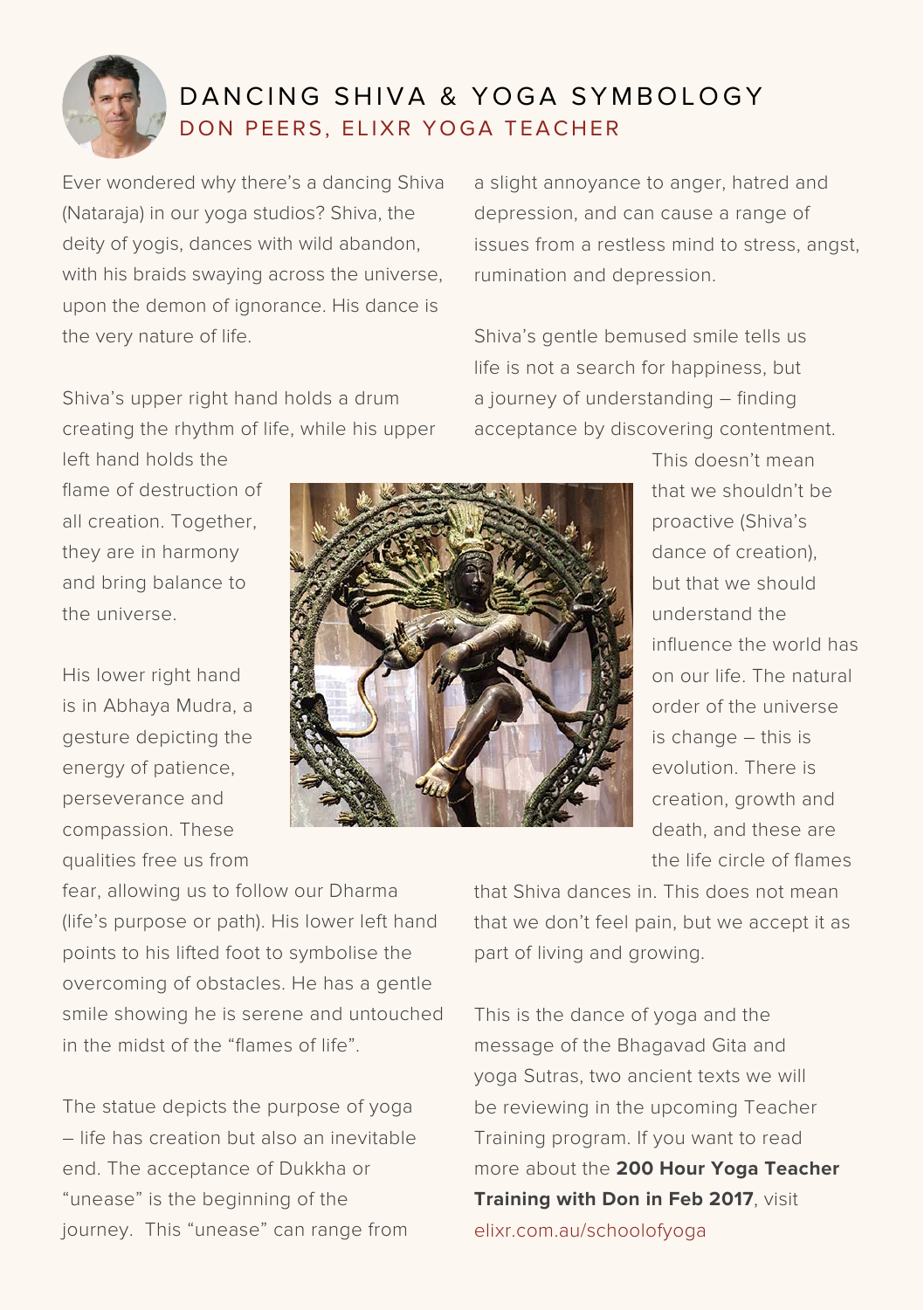

# THE PAIN IN YOUR NECK JINNY KOH, RESIDENT ACCUPUNCTURIST

Do you suffer from neck pain? You're not alone. Approximately 60% of the patients I see suffer from neck discomfort, stiffness or pain, though not necessarily as their primary complaint. It can be triggered by poor posture – often from sitting at a desk all day or sleeping in an awkward position – is sometimes related to stress and tension,

and treats the underlying sources of tension. Acupuncture typically involves treatment of local points at the injury site and related structures, as well as acupuncture points along the meridian. It brings rapid relief from symptoms, with most people experiencing a reduction in pain and tightness after the first treatment.

and can result from trauma such as falls and whiplash.

While neck pain can be so mild that it presents as nothing more than an annoyance, it can also be so severe that it affects your quality of life. It can present as acute stiff neck or chronic neck and



#### **Exercise**

Gentle neck and shoulder rolls help loosen the surrounding muscles and where possible, 10 repetitions of each exercise should be performed every hour throughout the day.

#### **Heat**

Application of heat

shoulder pain, usually associated with stiffness, and can at times be one-sided, where the neck may feel like it is misaligned. So, what are your treatment options?

#### **Acupuncture**

Acupuncture is based on a system of meridians – a network of channels running through the body that integrates all of its functions. This approach promotes the healing of damaged tissue, releases adhesions formed from prolonged inflammation, releases muscles and fascia can often relieve tension and neck muscle spasm (with the exception of acute neck injury).

Jinny Koh is an experienced acupuncturist and Chinese herbalist and holds a Bachelor of Traditional Chinese Medicine. She specialises in women's health, fertility and pregnancy and treats a broad range of conditions from stress, digestive problems, and chronic pain to sports injuries and musculoskeletal issues. If you'd like to book a session with Jinny, please contact her on 0405 699 382 or therapist.jinny@elixr.com.au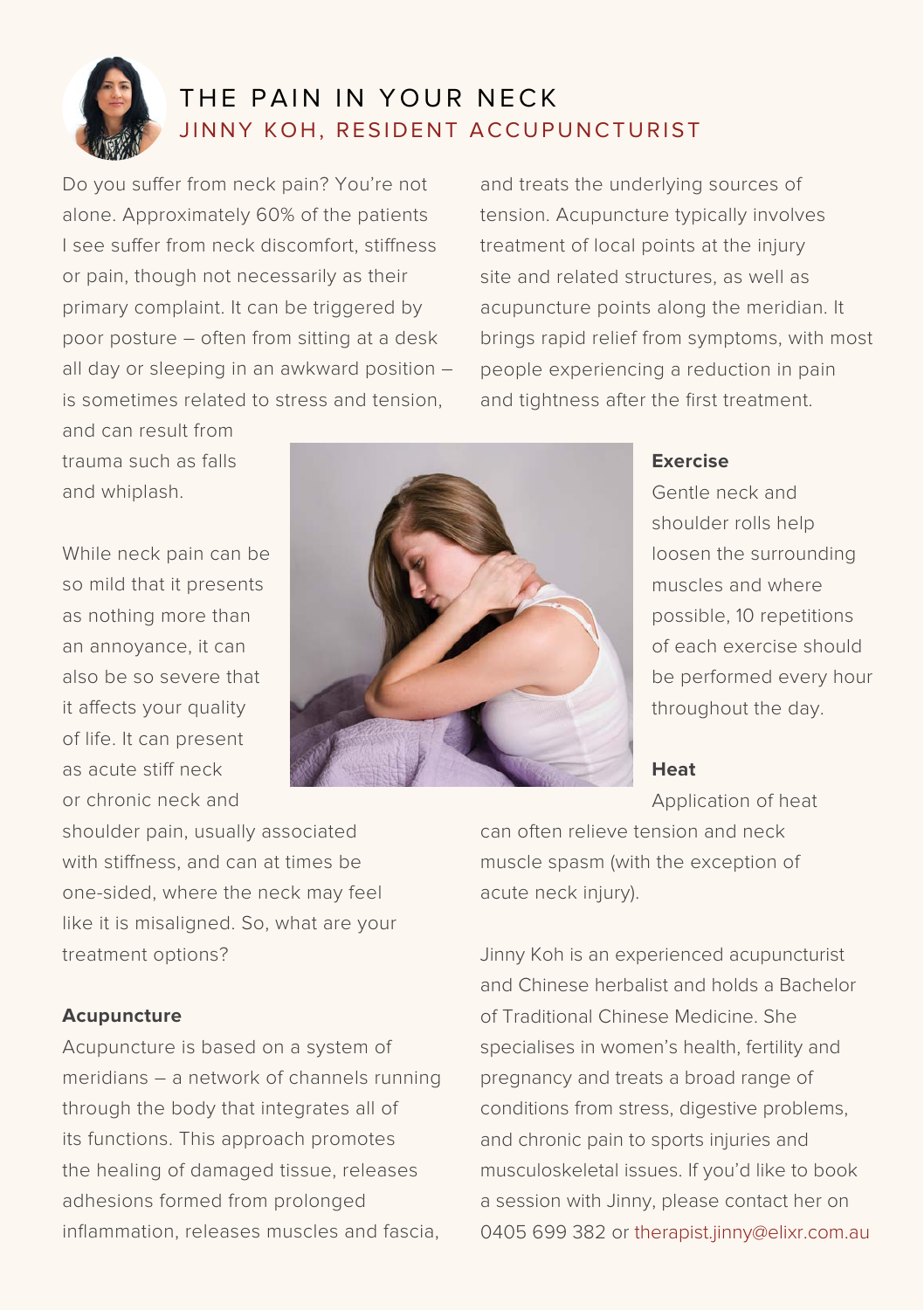# DEALING WITH ADDICTION SEMINAR

Hosted by Elixr founder, Richard Chew, who has supported family and friends struggling with addiction, this session will address alcohol, drug, food and sex addiction and provide answers to the following key questions:

- Is addiction a disease?
- What treatment options are available?
- How do you support family and friends struggling with an addiction?

#### **Guest speaker**

Cameron Brown is a registered psychologist specialising in addiction recovery. He predominantly uses Cognitive Behavioural Therapy techniques and has a strong interest in existential and acceptance-based approaches.



### DETAILS

DATE: Thursday 10th November 2016 TIME: 7:00pm – 8:00pm VENUE: Elixr Bondi Junction REGISTRATION: elixr.com.au/addictionseminar WELCOME: Members and two guests